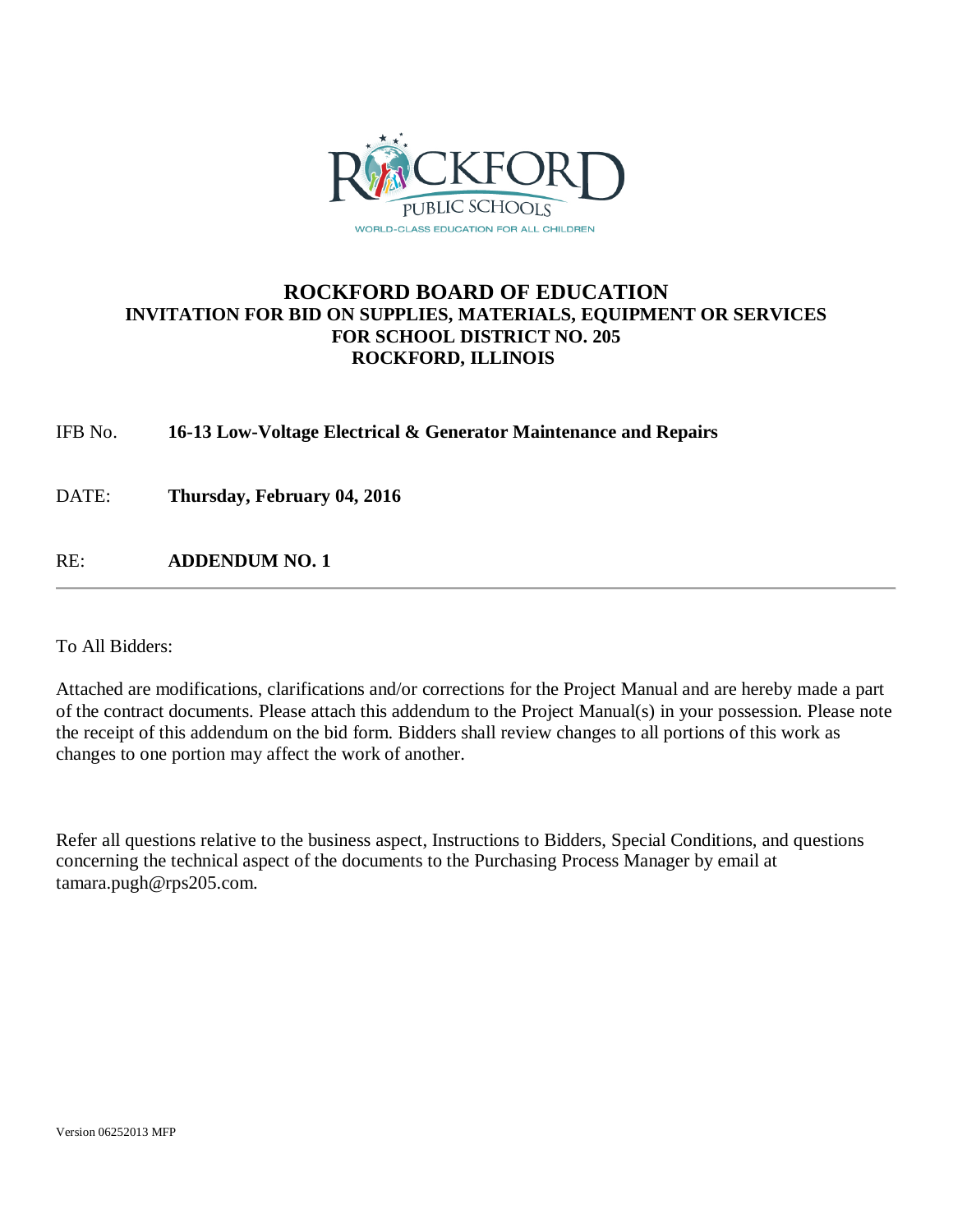### **ADDENDUM ONE**

### **DATE: Thursday, February 04, 2016**

### **RE: IFB No. 16-13 Low-Voltage Electrical and Generator Maintenance and Repairs**

### **Pre-Bid Meeting minutes**

1.

Q: Is the contractor required to have a "P.E.R.C" license?

A: Yes

2.

Change: Generator Preventative Maintenance P.33\_4. LV & BG Contractor/s Responsibilities\_O

Backup Generator Preventative Maintenance will be performed every 2 years or 100 running hours. Weekly generator checks will be provided by contracted custodial staff.

3.

Q: Please clarify "written documentation". P.34\_6. Completion\_C

A: Contractor will include, on all submitted invoices, a statement of completion. E.g. I, contractor, hereby certify that the entirety of the scope of work has been completed to the best of my knowledge.

4.

Q: Please clarify "one hour response time" as referenced on P. 32\_4. LV & BG Contractor/s Responsibilities\_F

A: The contractor is required to respond (i.e. to return a call, review the scope of work, discuss emergency situation, formulate a plan and communicate said plan to the District or in some way acknowledge the presence of an emergency and their intent to respond) within one hour of being notified of said emergency.

5.

Q: Travel time is to be included in hourly rate on bid offer form?

A: Yes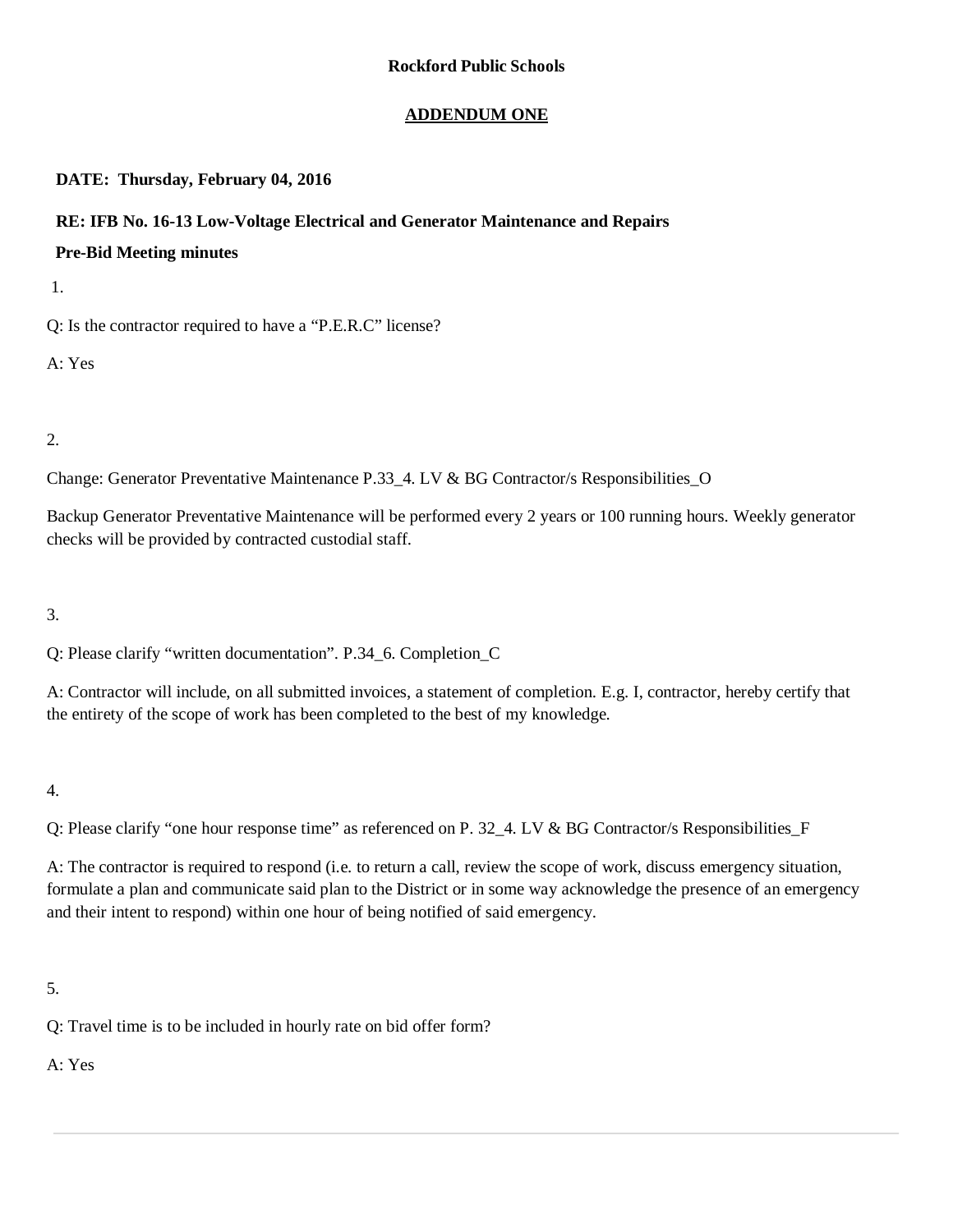6.

Q: Are estimates required for all work?

A: No, estimates are required only when the District requests one (typically with higher dollar projects).

7.

Q: This BID may be awarded to multiple vendors, correct?

A: Yes

8.

Addition: The standby/backup battery for all District security systems will be tested on an annual basis and replaced if it is found to have failed the test or to be in unserviceable condition. The District will coordinate a system for documenting the tests, results and battery replacement schedule with the successful bidder. The successful bidder will comply with agreed upon documentation system even if additional labor hours are required for completion. Security system backup batteries will be replaced at least once every three years even if, at the end of any three year period, the battery has passed all tests. Additionally, keyless entry components will be tested on an annual basis. The results of said test will be provided to the Security Director as well as recommendations for the replacement of nonfunctioning, damaged or outdated components.

9.

Addition: The District reserves the right to, at any point during the duration of this contract require the contractor to commence annual testing of fire alarm system batteries, and replacement of fire alarm batteries commensurate with state and federal regulations. Should the District choose to invoke this right, the successful bidder shall comply with all District requested documentation and record keeping even if additional labor hours are required for completion.

10.

Q: If a contractor is only bidding on one block, how should they annotate the blocks they do not intend to bid on?

A: The contractor can put N/A or no bid.

11.

Q: Please clarify the District's willingness to accept "proprietary" items.

A: The contractor must first discuss the installation of proprietary items with the District before installation. If the District does not give consent, proprietary items will not be allowed. The District's acceptance of one proprietary item does not create precedence for all proprietary items.